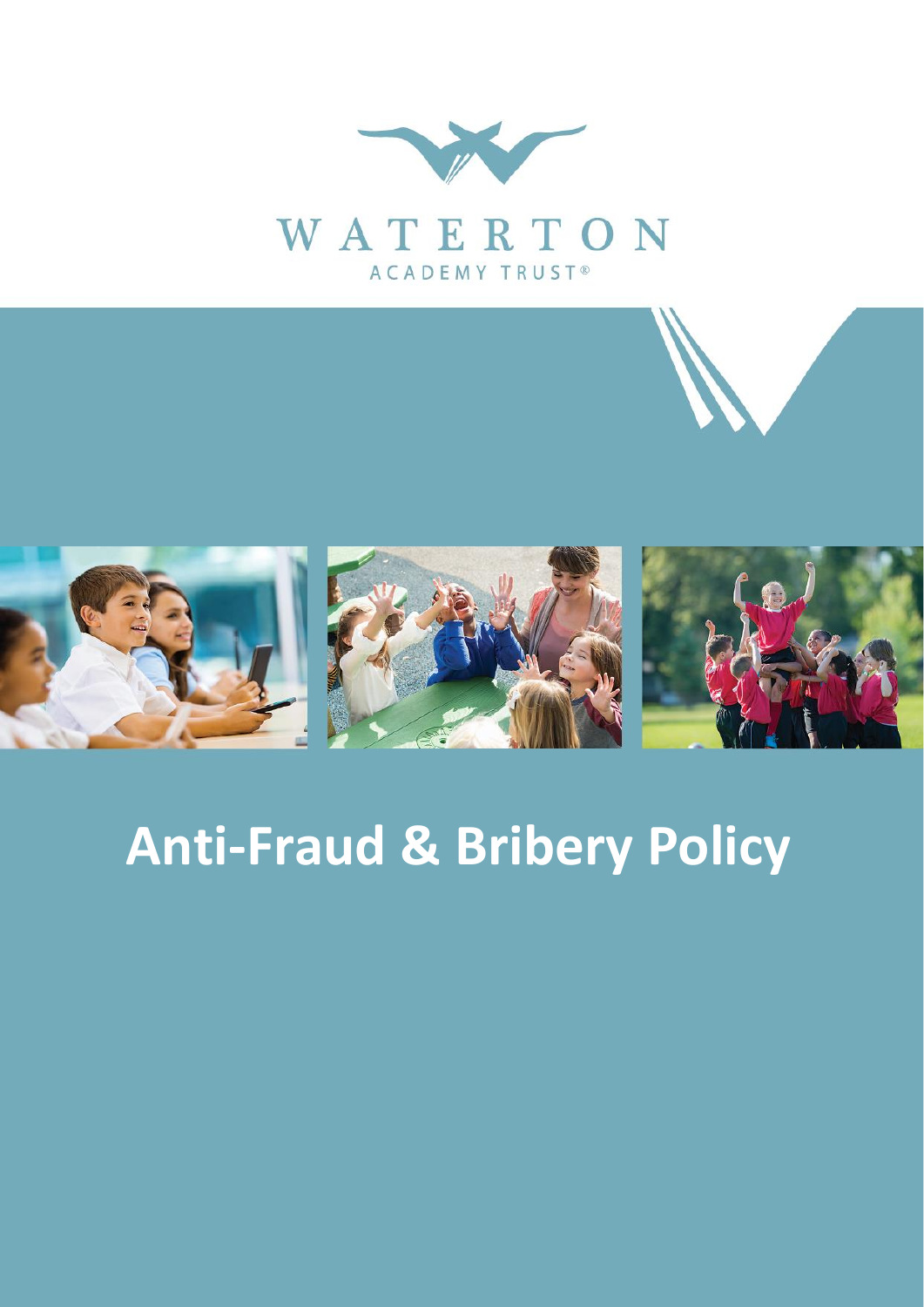## **1. Introduction**

Waterton Academy Trust and each of its member academies:

- **1.1** Require its staff and any other persons acting on its behalf, at all times to act honestly and with integrity and to safeguard the resources for which they are responsible.
- **1.2** Is committed to ensuring that business is conducted in an open and transparent manner and will take all appropriate steps to address the risks of fraud and bribery (including theft).
- **1.3** Condemns all acts of bribery or fraudulent behaviour and any cases identified or brought to its attention will be investigated exhaustively and dealt with appropriately.
- **1.4** Is committed to the highest standards of integrity and to ensuring it adheres to and promotes best practice in fraud and bribery prevention.

## **2. Definitions & Scope**

**2.1 Fraud** is 'the intentional distortion of the financial statements or other records by persons internal or external to the organisation, which is carried out to obtain an advantage, avoid an obligation or cause loss to another party

Fraud is therefore a deliberate, dishonest act by an individual or group of people, which can be committed, as per The Fraud Act 2006, by:

- False representation
- Failing to disclose information
- Abuse of position
- **2.2 Bribery** is offering, promising or giving someone a financial or other advantage to induce or reward that person to perform their functions or activities improperly as per the Bribery Act 2010, which came into force  $1<sup>st</sup>$  July 2011. It is also an offence to request, receive or accept a bribe.

The Bribery Act 2010 also introduces a corporate offence of failing to prevent bribery, which requires adequate procedures to be in place and appropriately supported from the very top of the organisation.

- **2.3 Theft** is the dishonest appropriation of property belonging to another with the intention of permanently depriving the other of it.
- **2.4** The above definitions cover such as acts as deception, forgery, extortion, blackmail, conspiracy, collusion, embezzlement, false accounting / false representation, concealment of material facts, the offering of a gift or reward to influence a person's actions and misappropriation.
- **2.5** Good Corporate Governance requires that Waterton Academy Trust and each member academy is firmly committed to dealing with fraud and bribery and will deal equally with perpetrators from inside and outside the organisation. To this end there will be no distinction